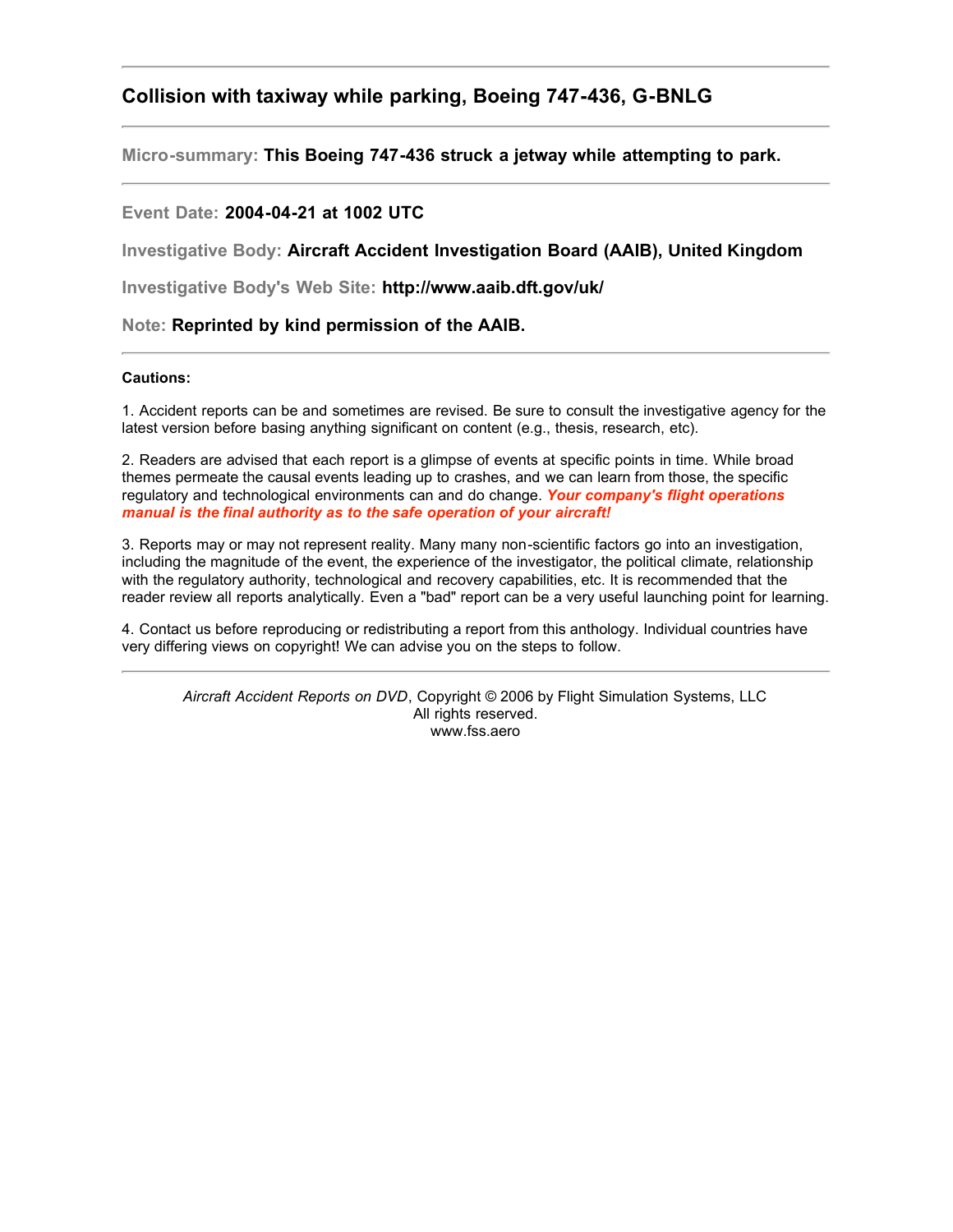**AAIB Bulletin No: 5/2005 Ref: EW/C2004/04/02 Category: 1.1** 

| <b>Aircraft Type and Registration:</b> | Boeing 747-436, G-BNLG                                                                              |                   |
|----------------------------------------|-----------------------------------------------------------------------------------------------------|-------------------|
| No & Type of Engines:                  | 4 Rolls-Royce RB211-524G2-19 turbofan engines                                                       |                   |
| <b>Year of Manufacture:</b>            | 1989                                                                                                |                   |
| Date & Time (UTC):                     | 21 April 2004 at 1002 hrs                                                                           |                   |
| Location:                              | Stand 127L, London Heathrow Airport                                                                 |                   |
| <b>Type of Flight:</b>                 | Public Transport (Passenger)                                                                        |                   |
| <b>Persons on Board:</b>               | $Crew - 18$                                                                                         | Passengers - 326  |
| Injuries:                              | Crew - None                                                                                         | Passengers - None |
| <b>Nature of Damage:</b>               | Puncture to leading edge of port wing above No 2<br>Engine. No 2 engine damaged by debris ingestion |                   |
| <b>Commander's Licence:</b>            | Airline Transport Pilot's Licence                                                                   |                   |
| <b>Commander's Age:</b>                | 52 years                                                                                            |                   |
| <b>Commander's Flying Experience:</b>  | 16,000 hours (of which 2,500 were on type)<br>Last 90 days - 200 hours<br>Last 28 days - 80 hours   |                   |
| <b>Information Source:</b>             | <b>AAIB</b> Field Investigation                                                                     |                   |

### **Synopsis**

Whilst attempting to park on its allocated stand, the aircraft struck the airbridge, which had been parked in the wrong position, with its left wing. Recent work altering the stand's alignment resulted in a choice of parking positions for different aircraft types and corresponding parking positions for the airbridge. The investigation revealed the airbridge had been parked in a position marked for aircraft parking on a different part of the stand.

## **History of flight (aircraft perspective)**

The aircraft had just completed a flight from San Francisco to London Heathrow and, after vacating Runway 27R, was given clearance to taxi to Stand 127, its allocated parking stand. The commander was at this point the handling pilot and also on the flight deck were the co-pilot, occupying the right hand seat, and a third pilot occupying one of the jump seats.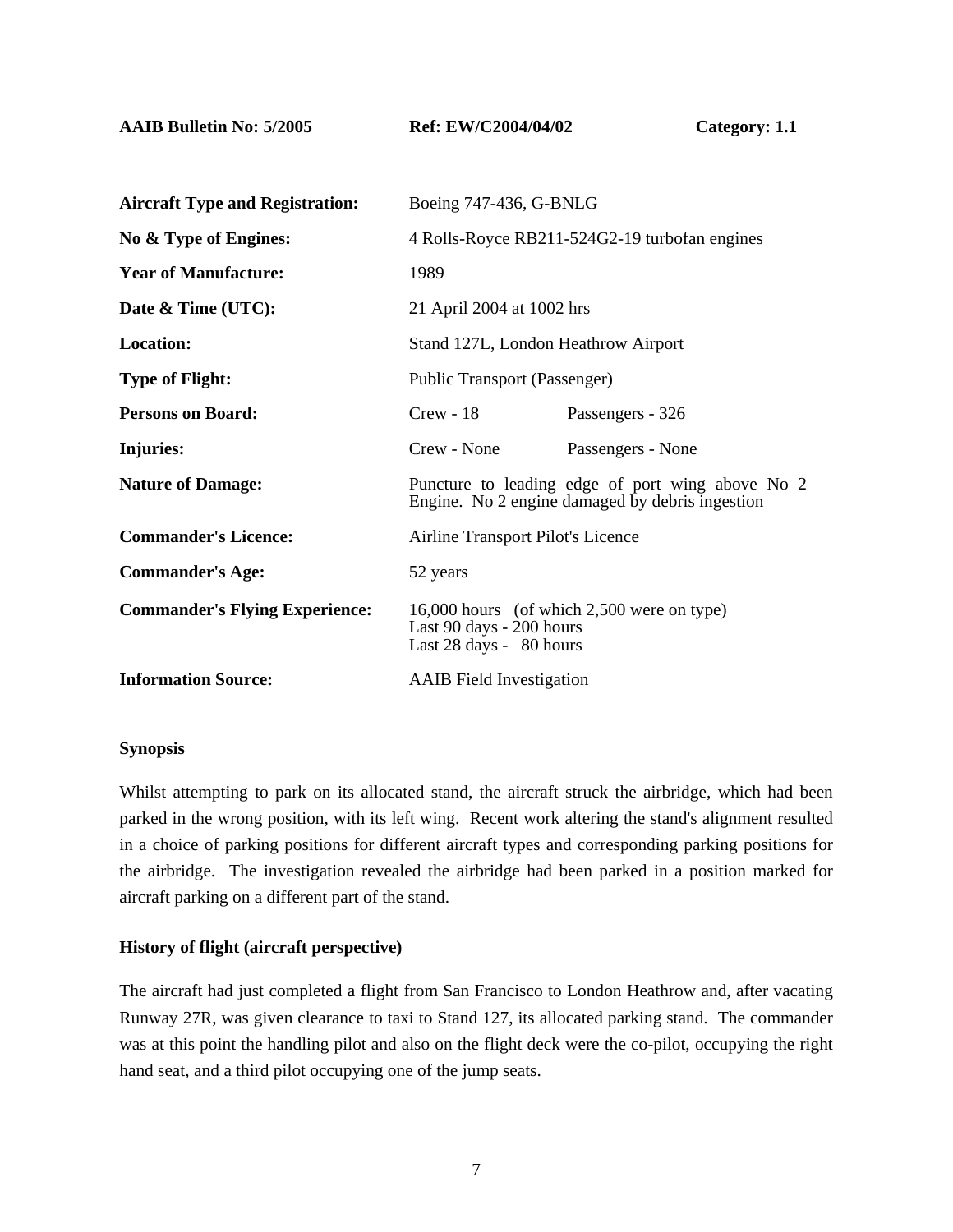On approaching the stand the commander and co-pilot positively identified the correct centreline markings for Stand 127 and confirmed that there was no equipment infringing the parking area. Finally, they checked that the airbridge was parked within a marked parking box. With the stand appearing safe to enter the commander turned onto the stand, using the illuminated AGNIS (Azimuth Guidance For Nose In Stands) guidance system to maintain the correct centreline. As the aircraft neared its stopping position the commander then switched his attention to the PAPA (Parallax Aircraft Parking Aid) board to the right of the aircraft in order to judge the correct stopping position. Shortly after doing so the aircraft appeared to rock slightly and the commander had to increase power in order to continue moving forward. It was at about this time that the pilot sat on the jump seat noticed a member of the ground staff standing in one of the terminal windows with his arms crossed, indicating the marshalling signal for the aircraft to stop. The pilot immediately called for the commander to stop the aircraft, which he did. The engines were shut down and other members of staff could be seen in the terminal window looking alarmed and pointing towards the left wing. Shortly afterwards the fire services arrived at the aircraft and advised the crew over the radio that the aircraft had struck the passenger airbridge. As there were no abnormal indications on the flight deck nor signs of fire the commander decided not to order an emergency evacuation and the passengers were instead disembarked by steps at Door 1L.

### **History of flight (ground perspective)**

The dispatcher reported for duty at 0530 hrs (local) on the day of the accident and, at about 1045 hrs, (local) went to prepare Stand 127 for the arrival of the flight from San Francisco. On inspecting the stand he discovered an aircraft power unit was infringing the parking area and arranged to have it removed. Once the area was clear he identified the correct AGNIS unit and PAPA board for Stand 127 and turned them on. He then went up the passenger stairs from the apron onto the airbridge and later stated he would normally have used a set of engineers' stairs which are fixed at the aircraft end of each airbridge. However, the hinges on the door on this particular airbridge were broken and whilst awaiting repairs the door had been locked to prevent its use.

Once on the airbridge the dispatcher checked that it operated correctly and raised it to what he considered an appropriate height for the Boeing 747-400 aircraft he was expecting. Shortly afterwards, the aircraft arrived and the dispatcher watched as it taxied past the end of the airbridge where he was standing. From experience the dispatcher was expecting the aircraft to slow down once the second passenger door had passed the end of the airbridge. When it failed to do so the dispatcher began to think something was wrong and, looking out of a window, realised the aircraft wing was about to collide with the airbridge. There was no means of alerting the aircraft from his current position and so the dispatcher turned and ran as fast as he could back up the airbridge, just before it was struck by the aircraft. Once off the airbridge the dispatcher was able to signal to the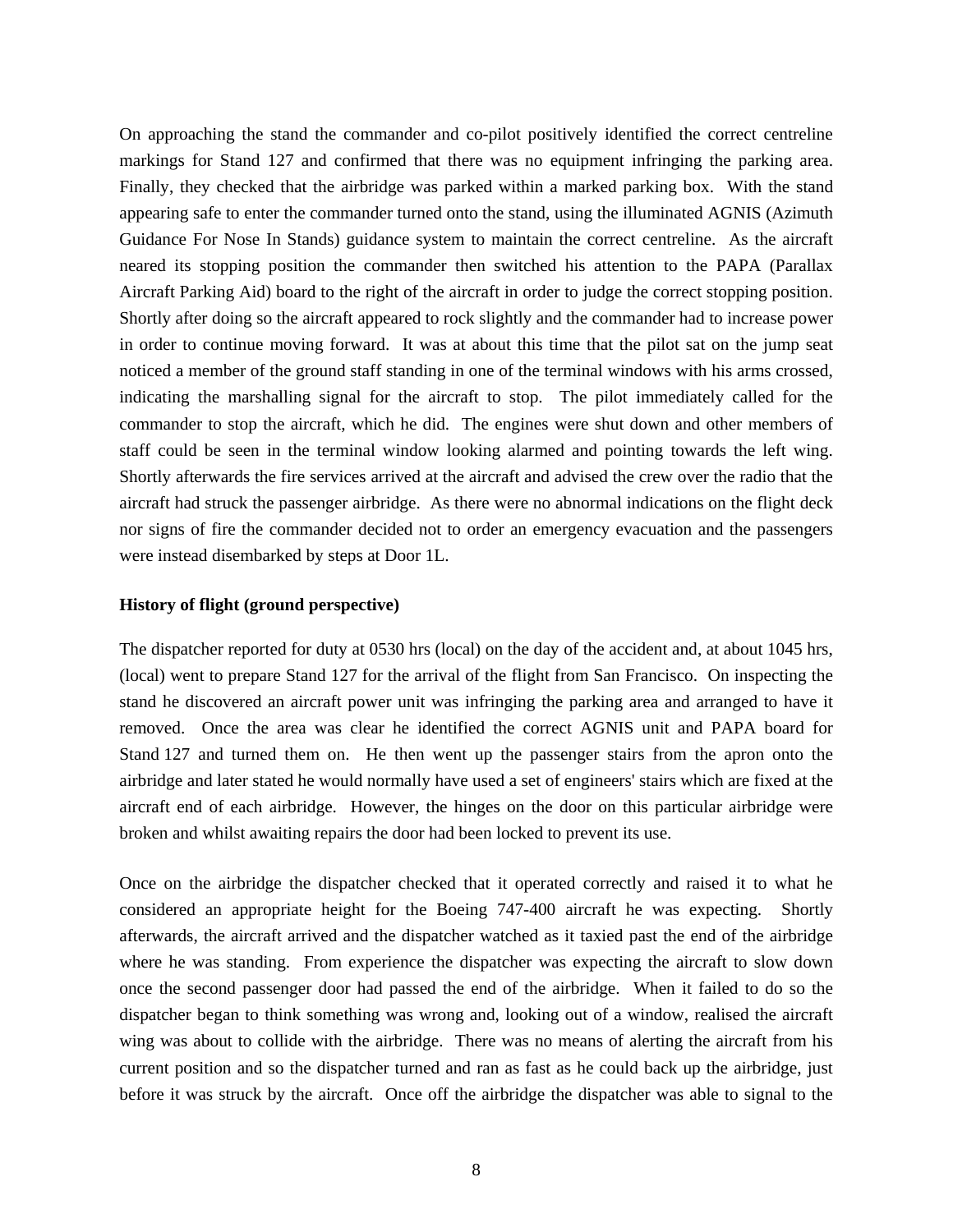aircraft through a large window in the terminal building by crossing his arms in front of him, at which point the aircraft came to a halt. The dispatcher then immediately contacted the airport emergency services.

### **Engineering examination**

The aircraft was manufactured in 1989 and carried the manufacturer's serial number 24049. It was delivered new to BA and first registered on 23 Feb 1990.

Initial examination of the aircraft on the stand showed that it was correctly aligned with the centreline markings, but had stopped a few feet short of the B747 stop mark. At this position, the self-levelling mechanism of the airbridge had penetrated the wing leading edge by about one or two feet, just inboard of the No 2 engine. The airbridge itself had rotated and moved backwards one or two feet, its wheels leaving skid marks, indicating that with the aircraft correctly positioned on the stop marker, there would have been an overall zone of contact between aircraft and airbridge of perhaps 10 feet or so. The airbridge had been parked in one of two painted 'boxes' on the stand, one which was rectangular and which was the correct box for a B747 operation, the other, in which the airbridge was positioned, was circular and intended for use with smaller aircraft.

The wing was penetrated through its leading edge skin and there was also damage to the composite skin behind the leading edge, resulting in a hole some one by one and a half feet in size. There was no apparent damage to any wing systems or primary structure.

As a consequence of the impact and release of debris, the No 2 engine had sustained significant impact damage to the fan blades and also to the acoustic liner. Several pieces of torn and bent grey painted aluminium alloy were found in the engine intake and bypass duct. The fan blades were subsequently all changed, however the core of the engine was found to be undamaged. The impact had forcibly rotated the head of the airbridge, failing its rotation mechanism, releasing debris and allowing the drive chain to fall across the engine intake. Initially, it was thought that the debris in the engine was from the wing but closer examination showed that the material and protective treatments were not those of the damaged part of the wing, and it was concluded that they were from the damaged airbridge mechanism.

### **Stand description**

Changes had recently been made to the layout of Stand 127 to accommodate different aircraft types, in response to a change in airline schedules using the central terminal area of the airport. At the time of the accident the stand was divided into three different parking positions: Stand 127, Stand 127L and Stand 127R. The intention was that the stand could accommodate either one large aircraft, up to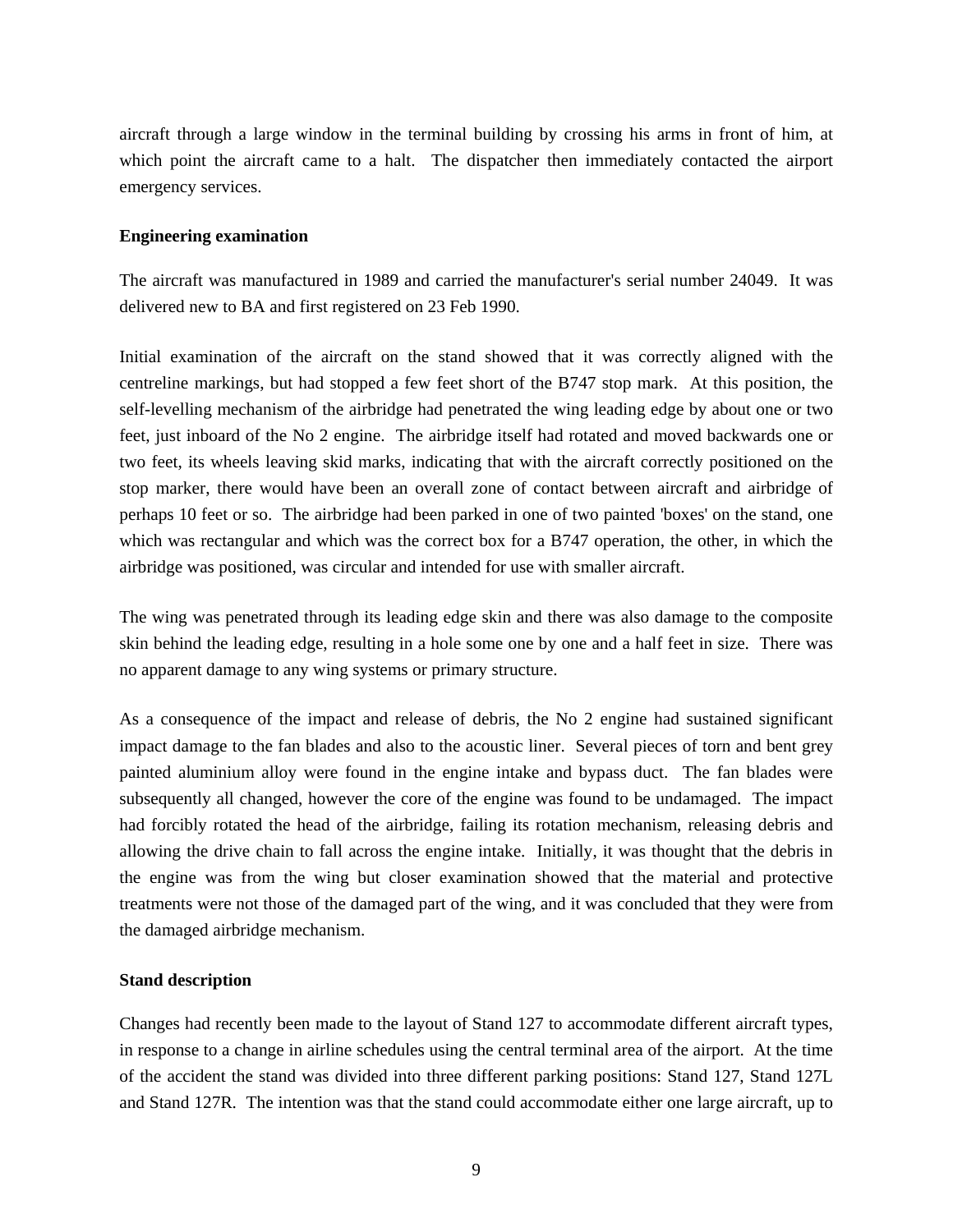and including the Boeing 747-400 and Airbus A340-600 on Stand 127, or two smaller aircraft, up to and including the Airbus A321, simultaneously on Stands 127R and 127L.

Two airbridges were provided on the stand, one for aircraft on Stand 127L and one for aircraft on Stands 127 and 127R. Ground markings were provided to denote the correct parking positions for both airbridges so that they were in a safe position when aircraft taxied onto stand. In the case of the airbridge intended for Stands 127 and 127R two different parking areas were denoted. One, a yellow square, denoted the correct parking position when Stand 127 was in use and the other, a yellow circle, when Stand 127R was in use. There were also various lines delineating the airbridge manoeuvring areas.

Lateral parking guidance to aircraft on all three stands was provided by AGNIS units and the correct stopping points by use of PAPA boards. Each stand also had a sign positioned in line with its centreline which could be illuminated with the word STOP in case of emergency. These lights could only be operated by a switch at ground level in a centrally located position between all three stands.

Details of the new stand layout and operating procedures for the airbridges were contained in the airport operator's Operational Safety Instruction (OSI) 07/04, the contents of which are reproduced in Figure 1.

## **Analysis**

When interviewed, the aircraft dispatcher stated that he had read OSI 07/04 relating to the new layout and operating procedure for Stand 127. This had been issued on 6 April 2004 by his company in the form of an Aircraft Dispatch Notice (ADN), little more than two weeks prior to the accident. Whilst a copy of this ADN was retained in the company's dispatch office the dispatcher himself did not carry a copy, nor was there one posted for reference in the airbridge for Stand 127.

OSI 07/04 refers both to a parking box and a parking circle. Parking positions for the wheels of airbridges had historically been marked on the ground by a rectangular box. The airport operator was however finding unnecessary wear being put on the airbridge tyres and the ground markings as a result of the wheels being slewed round whilst parked in order to align them with the markings. Some stands had therefore had the traditional rectangular box replaced by a circle. This eliminated the need to slew the wheels round as they could remain within the correctly marked position when parked, regardless of orientation. Relevant documents however continued to refer to these circles as boxes.

The dispatcher made the point that where OSI 07/04 stated:

*'When stand 127 is used the jetty will be parked in the standard parking box',*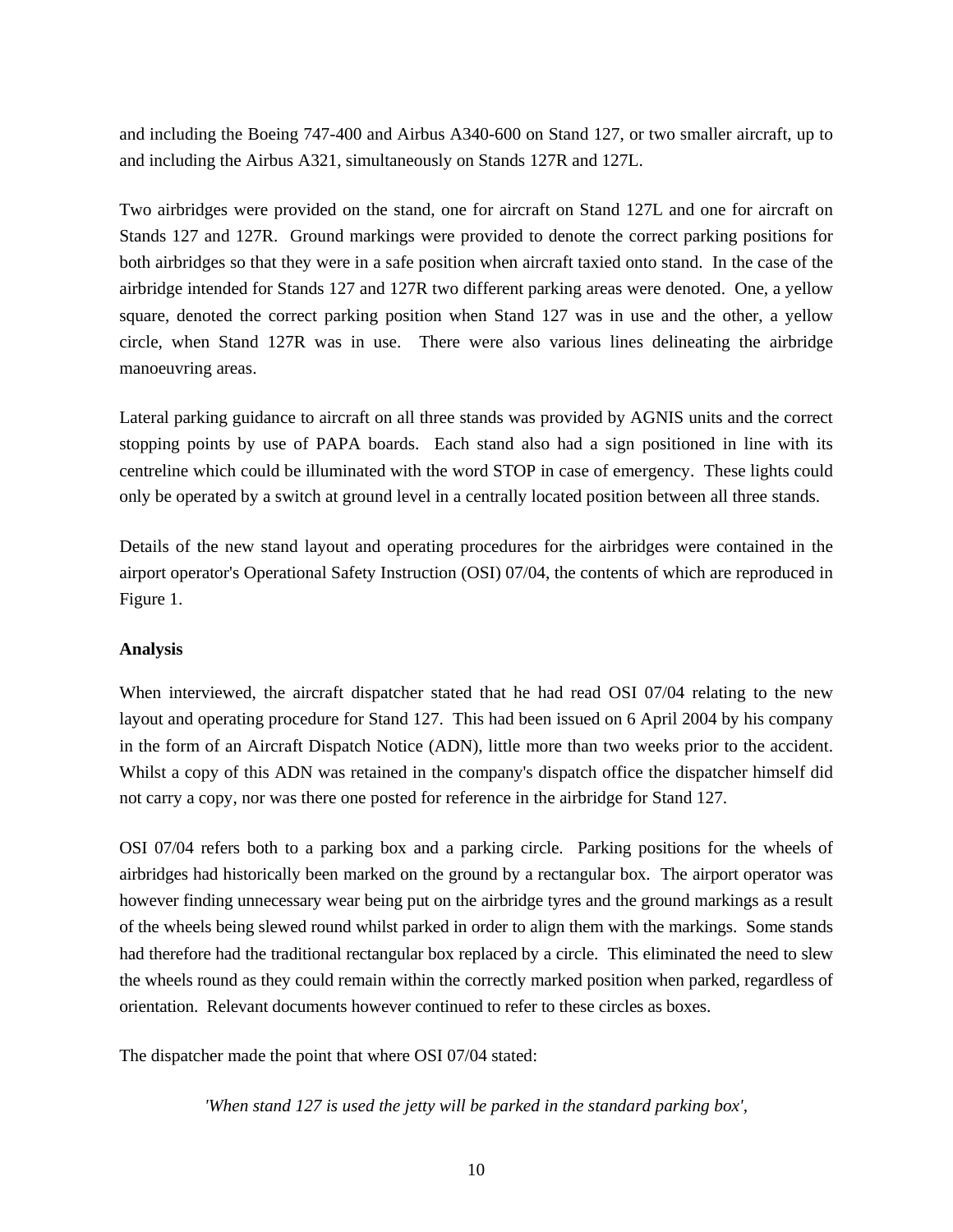to him this could have meant either a circle or a rectangle. Indeed it is only under the paragraph referring to Stand 127R that any distinction is made between the '*standard parking box*' and a circle. The dispatcher further stated that he was used to seeing the airbridge parked in the position delineated by the circle, as this had been the airbridge's normal parking position prior to the realignments of the stands.

OSI 07/04 requires that the airbridge is parked in the rectangular box once an aircraft has been pushed back from either Stand 127 or 127R. This had not been done and, on further investigation, it was revealed that on dispatching aircraft from Stand 127R the airbridge is frequently not returned to the proper parking position. It is quicker for the dispatcher to leave it parked in the parking circle intended for Stand 127R. A dispatcher from a different company questioned on this point explained that they were regularly pressed for time and that to wait for an aircraft to depart and then move the airbridge would make them late in trying to meet their next flight.

The commander of the aircraft stated that he had checked the airbridge was parked within a parking box prior to turning onto the stand. The airbridge had indeed been parked within a box and there was nothing to indicate to the crew that the airbridge was in anything other than its correct parking position.

When it became clear to the dispatcher that the aircraft was about to collide with the airbridge he was faced with great difficulty in trying to stop it. In the absence of a switch to operate the STOP light from the airbridge, and unable to use the engineers' steps to get quickly to the switch positioned at ground level, he had little choice other than to run clear of the airbridge in order to save himself from injury. He did however have the presence of mind to signal to the aircraft through the terminal window in a successful attempt to catch the pilots' attention. There is no doubt his actions at this point prevented the damage to both aircraft and airbridge being considerably worse.

Parts of the following analysis are shared with the investigation into another stand collision on 4 March 2004 at the same airport, involving a Boeing 737 (Report Number EW/C2004/03/02), which is also published in this bulletin.

### **Operational Safety Instructions (OSI)**

Operational Safety Instructions are the means by which Heathrow Airport Limited (HAL) distributes safety related information to those operating airside ground services. These can incorporate operating instructions for equipment such as airbridges (as in OSI 07/04). Operational Safety Instructions are frequently referred to in the airport operator's Aerodrome Manual and as such form an integral part in the proper operation, by all parties, of the airport services.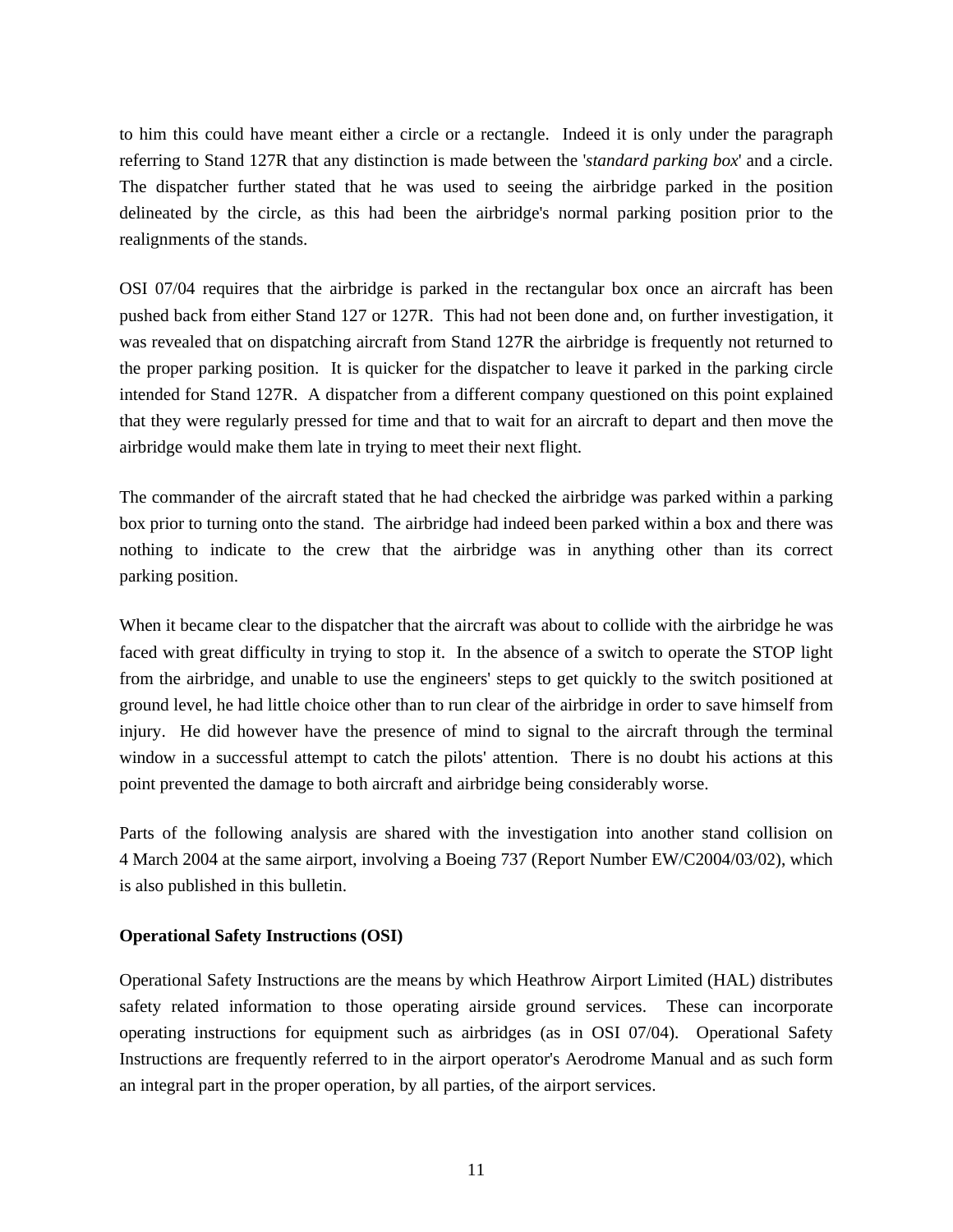In the course of this investigation it became apparent that not all operators were in possession of the Aerodrome Manual, including one major airline based at London Heathrow Airport. This airline stated that the Aerodrome Manual is a document produced and maintained by the airfield operator for the purposes of licensing under CAP168. They considered that it was not directly aimed at airlines and that any relevant information for an operation (eg fire cover, declared distances etc) was supplied in the relevant Aeronautical Information Publication (AIP). As a result they did not hold the Aerodrome Manual, using instead, the relevant AIP.

Thus it might be considered that the airport operator relies upon its Aerodrome Manual as its chief operating document and the airline the AIP, with both using OSIs as an additional source of information. As these are easily published they form the main basis of disseminating information on changes to the day-to-day operation of the airport.

Once an OSI is published it is the responsibility of each organisation operating at the airport to distribute its contents internally. This is normally done by placing a copy of the OSI, or a company version of it, in a file checked by staff prior to each shift.

In reality, this results in important operating information being retained within a large collection of separate OSIs, many of which have been in effect for a considerable period of time. They are not divided into different categories, appearing in the order in which they were published. This means the user has to search through the entire collection to find required documents, assuming that they know of their existence. Individual staff members are expected to know the information contained within the OSIs but are not normally given their own individual copies. They instead have to refer to the centrally held collection retained by their company, which is often in an office some way from the point where they are working.

### **Airport safety system**

The HAL safety system relies on categorisation of accidents and serious incidents into four categories. The most serious accidents and incidents fall into category one with a sliding scale of severity down to category three. Category four is reserved for events which fall directly outside the control of HAL. The three main criteria used to ascertain which category an event falls into, are the health and safety implications, financial cost and damage to HAL's reputation. The assessment is undertaken by the safety adviser for the area in which the accident or incident occurred.

The system is designed to cover all types of events, not only those affecting aircraft operations, and the majority of accidents and serious incidents are reported using a standard form (F3001). This is lodged on the Performance Measurement System (PMS), a computerised database managed by the HAL Safety Services Department. Investigations are carried out at a local level when the accident or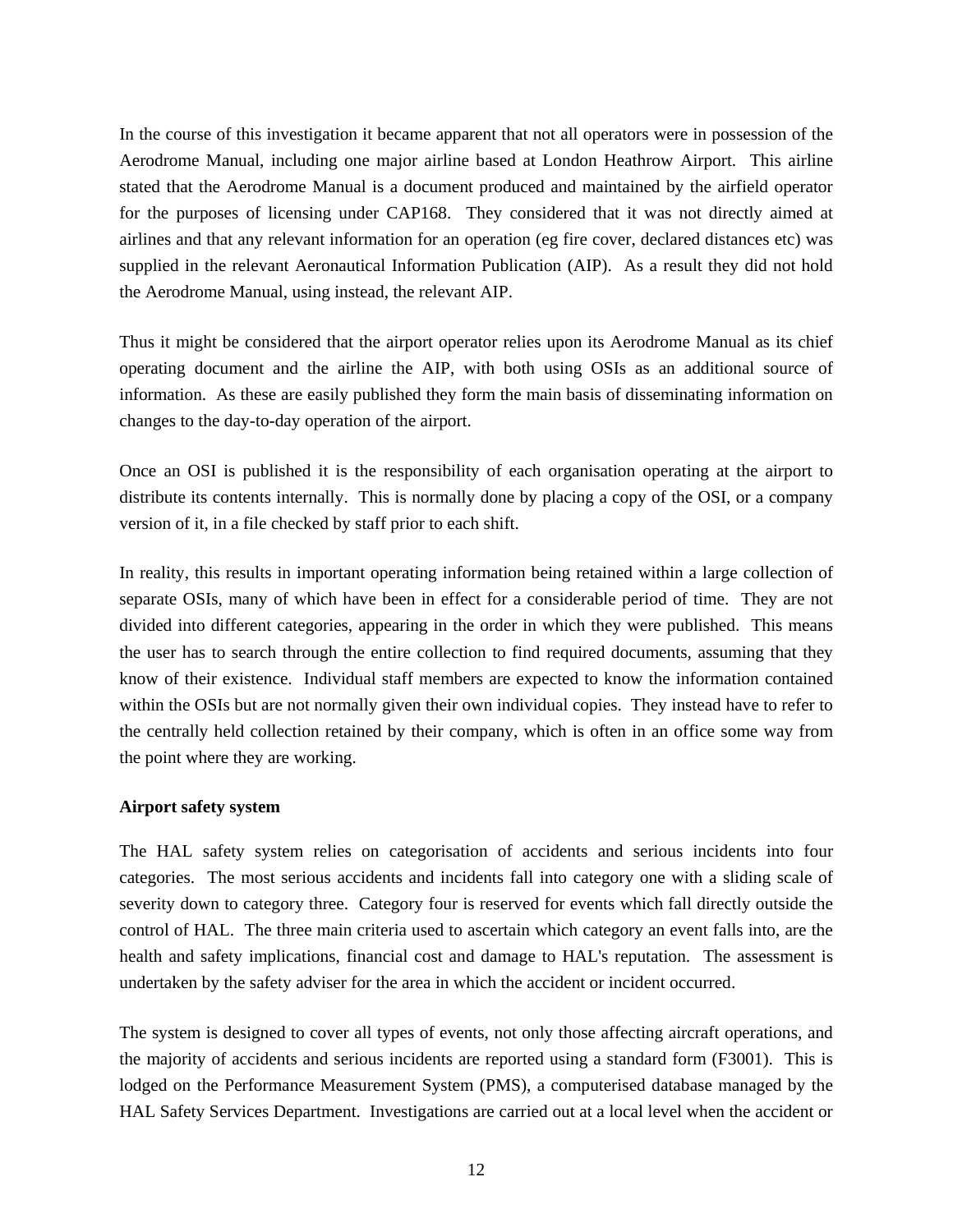incident is classed as category three or four. However, where it is classed as a category one or two event the investigation is carried out by a senior manager from a different department to that in which the event took place.

The investigation of category one and two events is monitored at board level whilst an overall review of HAL's accidents and incidents is carried out on a monthly basis at HAL's health, safety, security and environment performance meeting.

The situation is complicated where the accident or incident involves an aircraft, as additional investigations may be carried out by the Civil Aviation Authority or the Air Accidents Investigation Branch (AAIB). Events which occur airside rely on the Airside Operations Team for assessment.

In the case of this accident, and the accident referred to in report number EW/C2004/03/02, the Airside Operations Team attended the scene of each accident and made preliminary enquiries. It has subsequently been difficult to identify the individual at HAL responsible for any internal investigation and remedial actions. It is believed through conversation that, as there were no injuries or fatalities, HAL was content to await the outcome of the investigations being undertaken by the airline and the AAIB, using these in place of their own investigation and implementing any recommendations made where they were deemed suitable. HAL did however take the unilateral step of fixing an amended set of operating instructions above the control panel on the airbridge for Stand 127/127R, Figure 2.

## **Emergency Stop Sign**

Both Stands 127 and 214 (report EW/C2004/03/02) were fitted with a prominent sign placed at cockpit level at the end of the stand. This illuminates red with the word STOP and can be switched on by the ground crew at any time the guidance system is active, to indicate that the aircraft should immediately come to a halt. Originally these signs could only be operated from ground level but a program is in place to install additional switches to allow operation from the control panel of the airbridge. Due to budgetary constraints, this program has been on-going for several years and is not likely to be completed in the very near future.

At the time of the accident, such a switch had not been fitted to the airbridge on Stand 127/127R. This left the dispatcher powerless to act although it was still possible for the switch at ground level to have been activated by a member of the ground crew present at the time on the stand. Whilst the airline involved instructs that anyone may activate the stop sign in the interests of safety, no one is actually allocated the task of standing next to the button whilst the aircraft manoeuvres onto the stand. Not only does this make suitably swift action unlikely it also removes the specific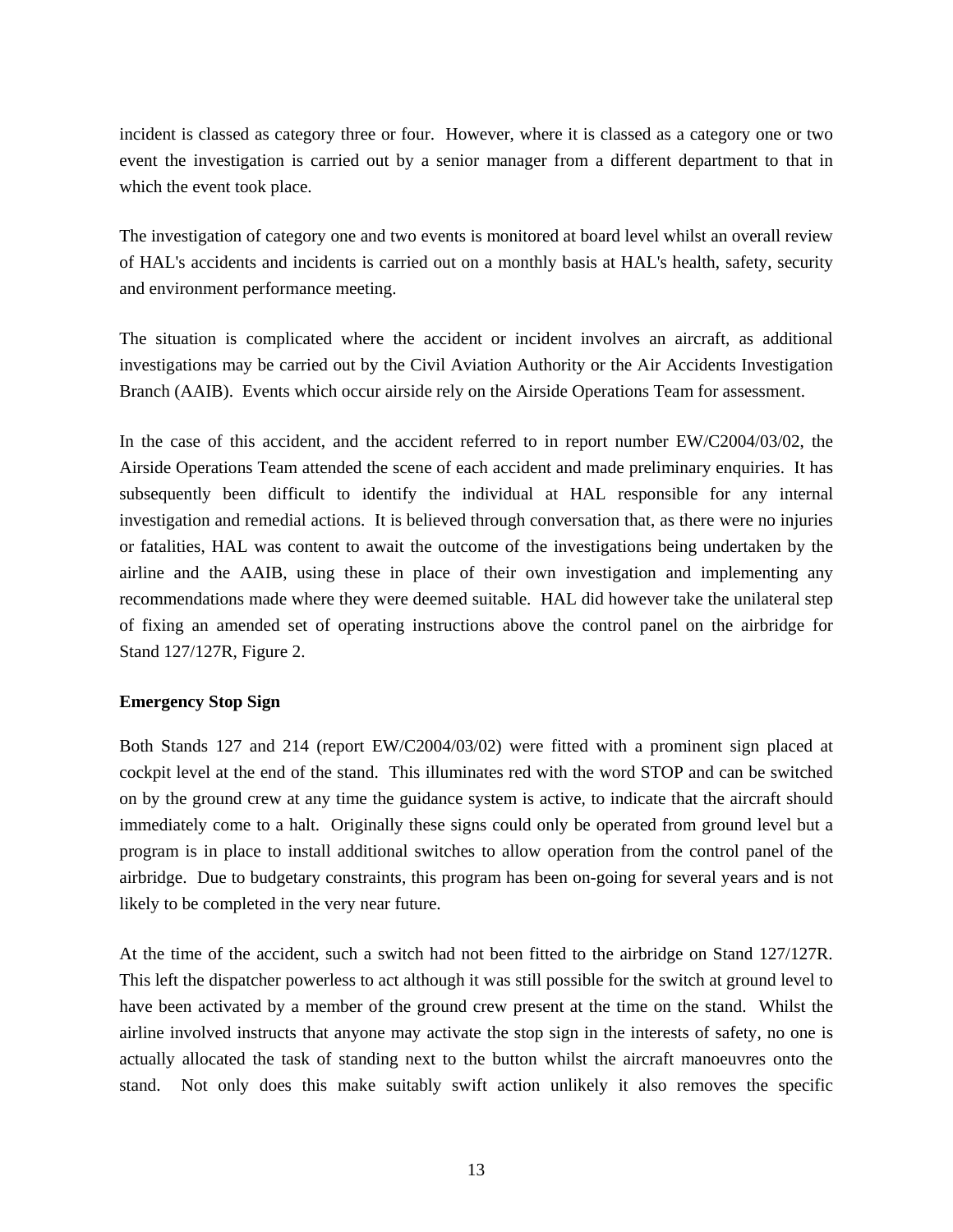responsibility from those on the ground to actively monitor the safe progress of the aircraft. No attempt was made on this occasion to operate the ground button.

This situation is in direct contrast to the accident on Stand 214 (report EW/C2004/03/02) where the handling agents involved specifically allocate a member of the ground crew team meeting each aircraft to man the stop switch at ground level. This stand had also had a stop switch fitted to the airbridge some time before the day of the accident and both this and the switch at ground level were operated by the relevant members of the ground handling team. It is of note, however, that despite the STOP sign being illuminated it was not seen by either pilot on the flight deck. This was due to the Commander concentrating on the STOP point guidance (a mirror to the left of the stand) whilst the co-pilot was looking out of his side window to the right at the ground crew.

In a subsequent visit by the AAIB to Stand 127, on 23 August 2004, a STOP button had been fitted to the airbridge as part of the on-going program. This had however been placed in close proximity to another stop button intended to stop the airbridge moving in case of emergency and markings did not make it clear which of the stop buttons was for which purpose. Indeed, one label was found simply propped up on one on the switches, Figure 2.

## **Conclusions**

Stand 127 had recently been realigned to allow increased utilisation, with operating instructions for the new configuration published in OSI 07/04. Both the aircraft commander and the dispatcher believed that the airbridge was parked in the correct position for Stand 127 and that it was safe for the aircraft to enter the stand and park. The airbridge was actually parked in the correct position for a different stand, Stand 127R, which resulted in the aircraft's left wing subsequently striking the airbridge whilst attempting to park. The aircraft was brought to a halt only when the flight crew noticed the dispatcher signalling to them through a terminal window, but not before considerable damage had been caused.

Numerous factors contributed to the accident.

- The commander had no means available to him to determine that, although the airbridge was parked in a box, it was the wrong one.
- The dispatcher had read OSI 07/04 but this had been some days before the accident and he had no copy available to refer to at the stand.
- The information in OSI 07/04 was open to misinterpretation.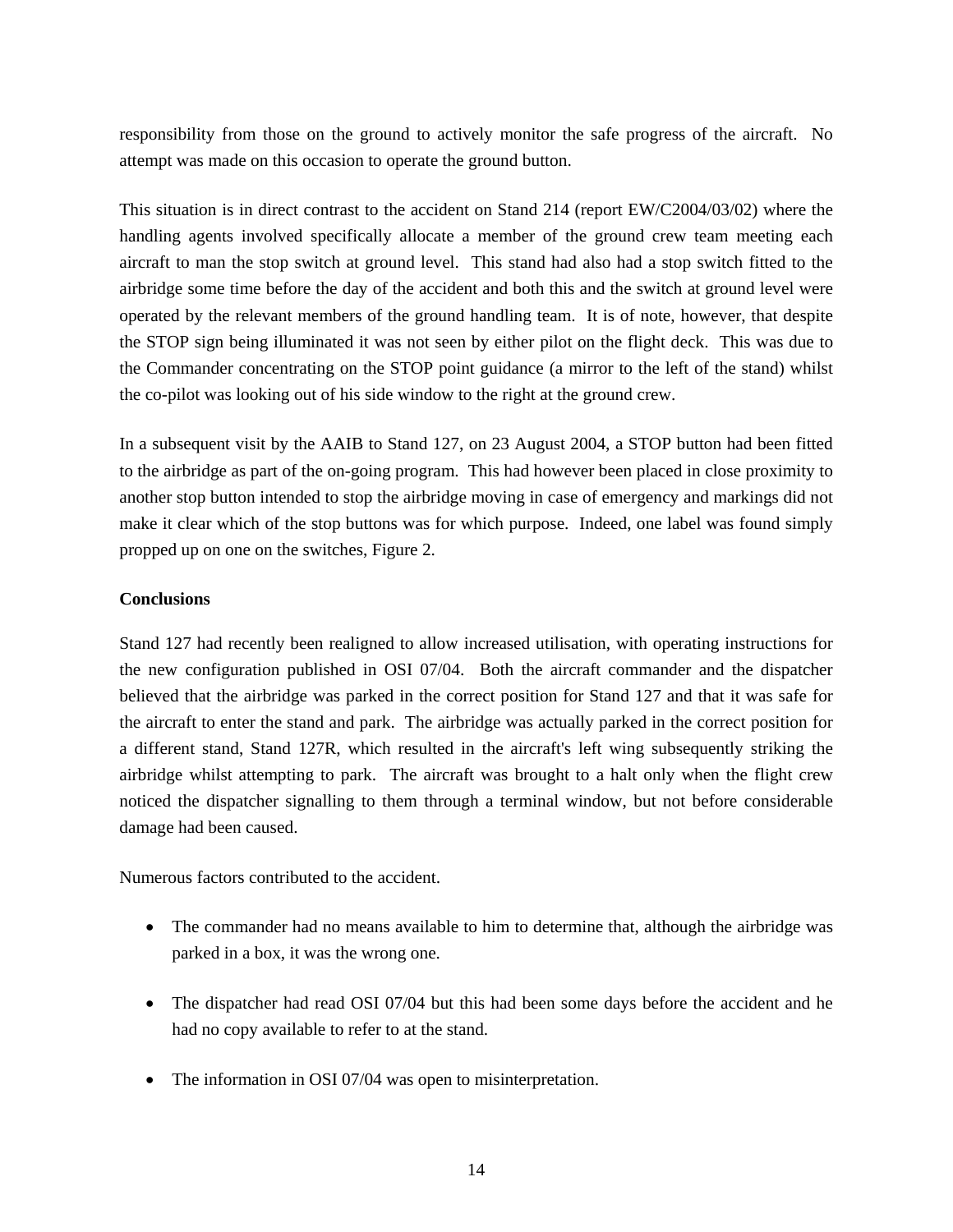- The airbridge had been left in the wrong parking position, contrary to the instructions in OSI 07/04.
- Ground markings were confusing.
- The dispatcher was used to seeing the airbridge parked in that position from operations prior to the stand realignment.
- The dispatcher was unable to stop the aircraft quickly as there was no means of operating the STOP light from the airbridge.
- Despite there being a switch for the STOP light at ground level it was not operated by anyone on the stand.

A review of previous ground collisions at Heathrow, specifically AAIB report EW/G2001/01/12, raises a number of issues. The report highlighted the number of aircraft being damaged at the airport and, whilst it is accepted that ground damage to aircraft is a universal problem, not one solely restricted to Heathrow, a study of recent figures for the airport indicates that there has been little improvement since report EW/G2001/01/12 was published in 2001. HAL have, however, recently introduced certain initiatives, most recently an inspection team whose function is to monitor stand operations during aircraft turn rounds. Whilst this is a positive move, there continue to be failings in other important areas of the ground operation, two specifically being revealed by this investigation.

There appeared to be little overall strategy for the guidance of aircraft onto stands. Discussions revealed improvement to parking guidance provided by the introduction of Combined Laser and Radar Aircraft Systems (APIS), driven by a request from British Airways, the airport's biggest customer, as a result of research undertaken by that airline. It was not, as might be expected, as a result of an initiative by HAL. The same discussions similarly revealed that funds were not specifically allocated to research guidance options for Terminal Five, a major addition to the airport infrastructure currently under construction. Funds were only provided at the request of operational staff. During the course of this investigation, no one individual could be identified within the HAL staff who had specific responsibility for stand guidance at the airport.

Of equal concern was the level of investigation carried out by HAL into both this accident and the previous similar accident, the subject of report EW/C2004/03/02. As a consequence, despite HAL operational staff pointing to deficiencies noted on the day of each accident, no remedial action was taken and the deficiencies were still present on a visit by the AAIB some months later.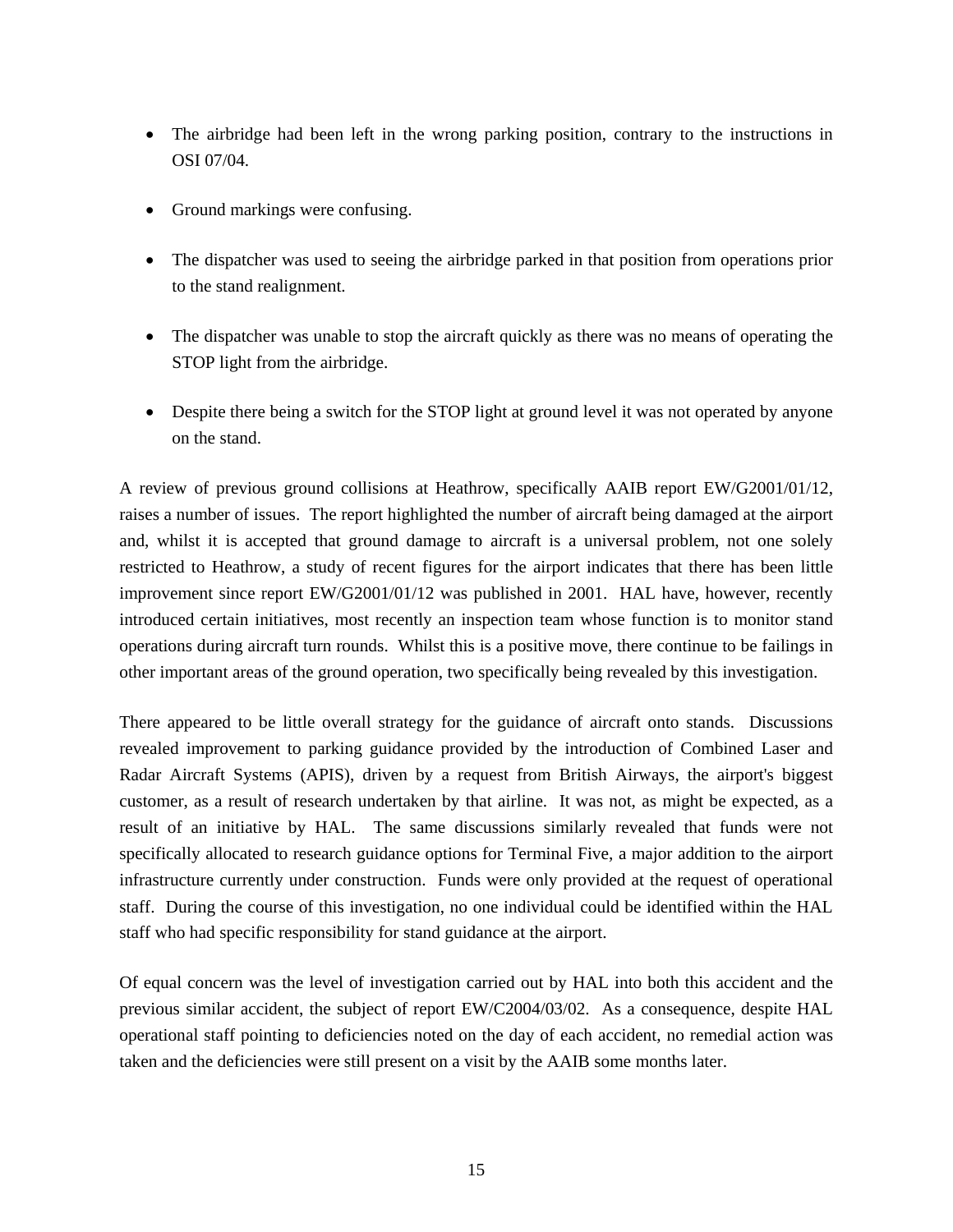AAIB report EW/G2001/01/12 relates to an accident occurring in January 2001. It raised concerns over the level of ramp safety at HAL and the effectiveness of their safety system. This lead to a recommendation (Safety Recommendation 2001-66) that the CAA and Health and Safety Executive (HSE) should conduct a joint audit of the airside safety system at Heathrow to determine its adequacy. HSE's response to this recommendation was that they considered hazards to aircraft the responsibility of the CAA and would therefore not be in a position to undertake such an audit. The CAA did accept the recommendation, however, it is understood that only a superficial inspection of the safety system was undertaken with no written report ever being made. This response from both the CAA and HSE is of concern and in part must contribute to the inadequate response to these accidents by HAL.

London Heathrow Airport operates within a site of restricted size. It is apparent that the airport is working to capacity and that the operation is constantly being driven to increase this capacity still further, resulting in initiatives such as the realignment of Stand 127. In this constantly changing environment it is all the more important that adequate resources are provided to support the airside operations at HAL, together with the protection afforded by a robust and proactive airside safety culture.

### **Safety Recommendations**

In view of the continuing problem at London Heathrow Airport of aircraft colliding with airbridges, the following safety recommendations are made:

### **Safety Recommendation 2005-014**

It is recommended that Heathrow Airport Limited should expedite the program to install duplicate emergency stop buttons at all of its airbridge control stations and ensure that all such buttons are clearly and unambiguously marked.

#### **Safety Recommendation 2005-015**

It is recommended that Heathrow Airport Limited should identify a management post responsible for the maintenance, development and safety of aircraft stand parking guidance systems.

#### **Safety Recommendation 2005-016**

It is recommended that Heathrow Airport Limited should review the system by which Operational Safety Instructions are published to ensure that they are either incorporated into a relevant document,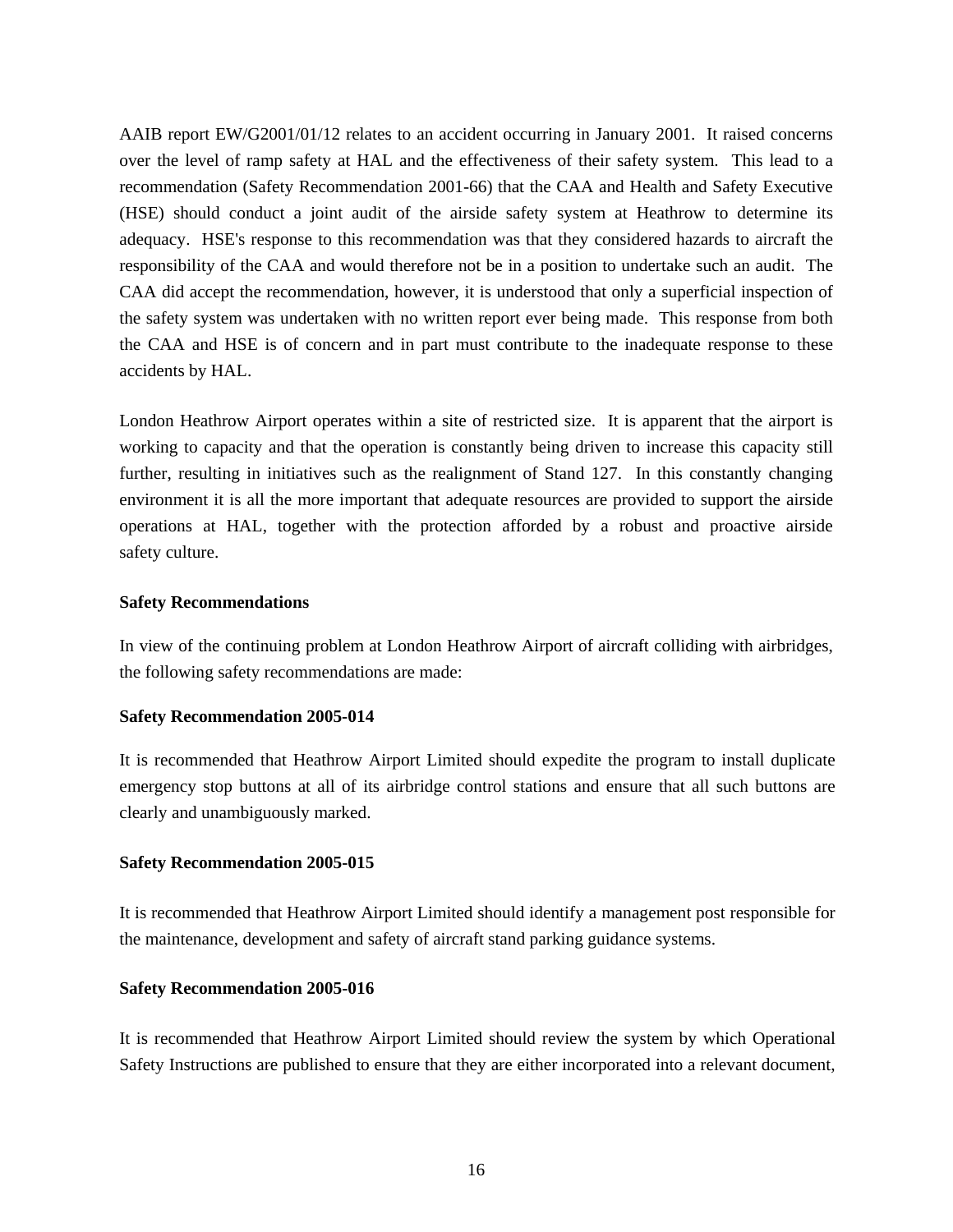such as the Aerodrome Manual or Aeronautical Information Publication, or are provided with an effective index such that the information they provide is readily identifiable

## **Safety Recommendation 2005-017**

It is recommended that Heathrow Airport Limited should ensure that operating instructions are prominently displayed on any aircraft stand, including the airbridge, where changes in the operation have been made or where the mode of operation is non-standard.

## **Safety Recommendation 2005-018**

It is recommended that Heathrow Airport Limited should review all ground markings related to aircraft parking stands, to ensure that their meanings are unambiguous, that markings are clearly displayed and that clear diagrams of such markings are prominently displayed on any aircraft stand.

## **Safety Recommendation 2005-019**

It is recommended that the Civil Aviation Authority should conduct a comprehensive, documented, audit of the Heathrow Airport Limited airside safety system.

## **Safety Recommendation 2005-020**

It is recommended that British Airways should require that a member of their ground crew assumes the responsibility of being adjacent to the ground level emergency STOP light button and of monitoring the arrival of the aircraft onto the stand, whenever ground crews are present on a stand whilst an aircraft is manoeuvring to park.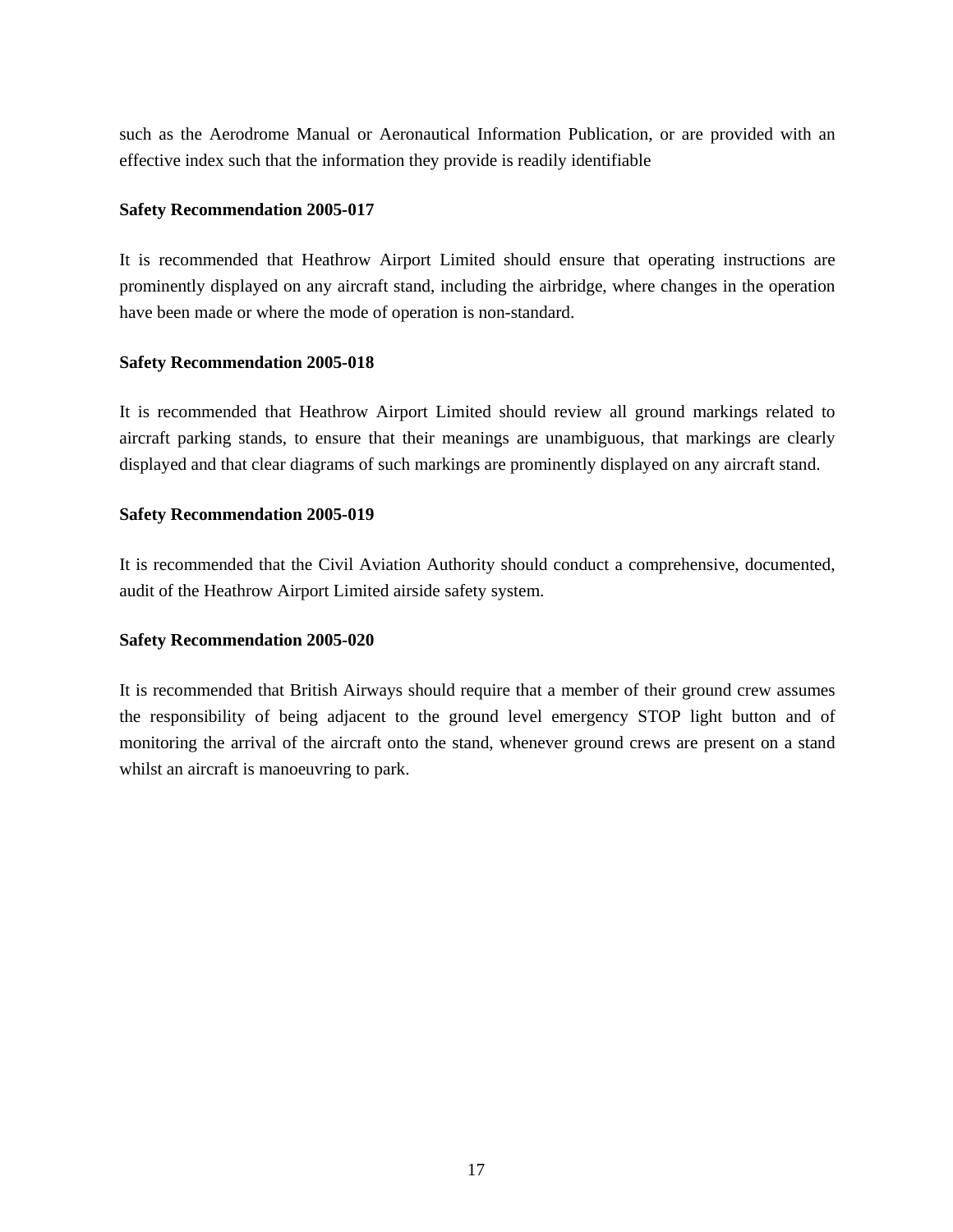### **BAA Heathrow**

Date:  $26^{\text{th}}$  March 2004  $051/07/04$ 

Subject: CHANGE TO STANDS 125L, 125R, 127, 127L and 127R

File:ASS/26/05

It is the responsibility of all employers to ensure that relevant OSIs are brought to the attention of their staff. However, individuals remain responsible for their own actions and those who are in any doubt should consult their Supervisor or Manager.

#### **INTRODUCTION**

- 1 In order to accommodate changes to airline schedules in the central terminal area, stands 125L, 125R, 127, 127L and 127R have been modified to accommodate different aircraft types.
- 2 This instruction details the operating procedures for the stands.
- 3 A drawing is attached for information.

#### **OPERATING PROCEDURE FOR JETTY SERVICE ON 127 and 127R**

4 In order to provide jetty service on stands 127 and 127R, using the same jetty, a special operating procedure is necessary. On the stand there is a jetty parking box, marked with a yellow border, in which the jetty should be parked when it is not in use.

 When stand 127 is used the jetty will be parked in the standard parking box until the aircraft has parked on the stand, the jetty will then be positioned on the aircraft as normal. When the aircraft is ready to depart the jetty will be returned to the standard jetty parking box.

 When stand 127R is used, the jetty must be positioned in the pre-position area marked on the stand by a circle prior to the aircraft arriving on the stand. (This is due to the fact that if the aircraft parks on the 127R centreline with the jetty in the standard parking box, there is not sufficient clearance for the jetty to swing round past the nose of the aircraft.) Once the aircraft has parked the jetty will be positioned on the aircraft. When the aircraft is ready to depart the jetty will be returned to the pre-position area. Once the aircraft has departed the jetty must be returned to the standard jetty parking box.

#### **STAND SIZES AND INFRASTRUCTURE**

5 Stand 127 can accommodate all aircraft up to and including Boeing 747-400 / Airbus A340-600 and is jetty served.

 Stands 127L and 127R can accommodate all aircraft up to and including Airbus A321 and are jetty served subject to the special operating procedure detailed above.

Stand 125R can accommodate all aircraft up to and including Airbus A321 and is not jetty served.

Stand 125L can accommodate all aircraft up to and including Airbus A320 and is not jetty served.

Stand 125 remains unchanged.

## **GENERAL**

- 6 All other services and operating procedures for the stands remains unchanged.
- 7 Any questions regarding this instruction should be addressed to Airside Infrastructure, Airside Suite, 2nd Floor, Building 820, Heathrow Airport Limited. Tel: 020 8745 0859, Fax: 020 8745 5413

Distribution: Lists A - E

## **Information reproduced from: Operational Safety Instruction (OSI) 07/04**